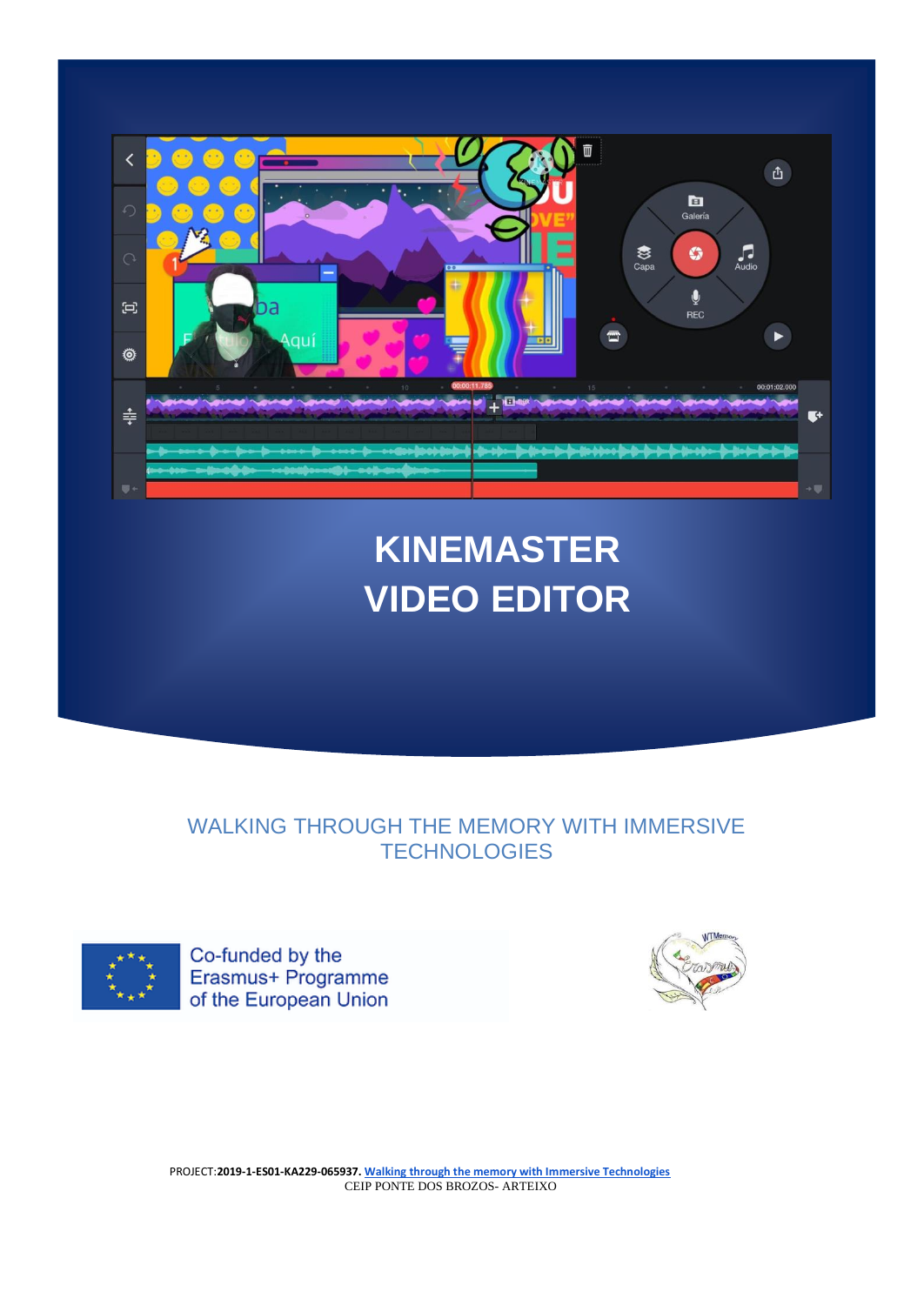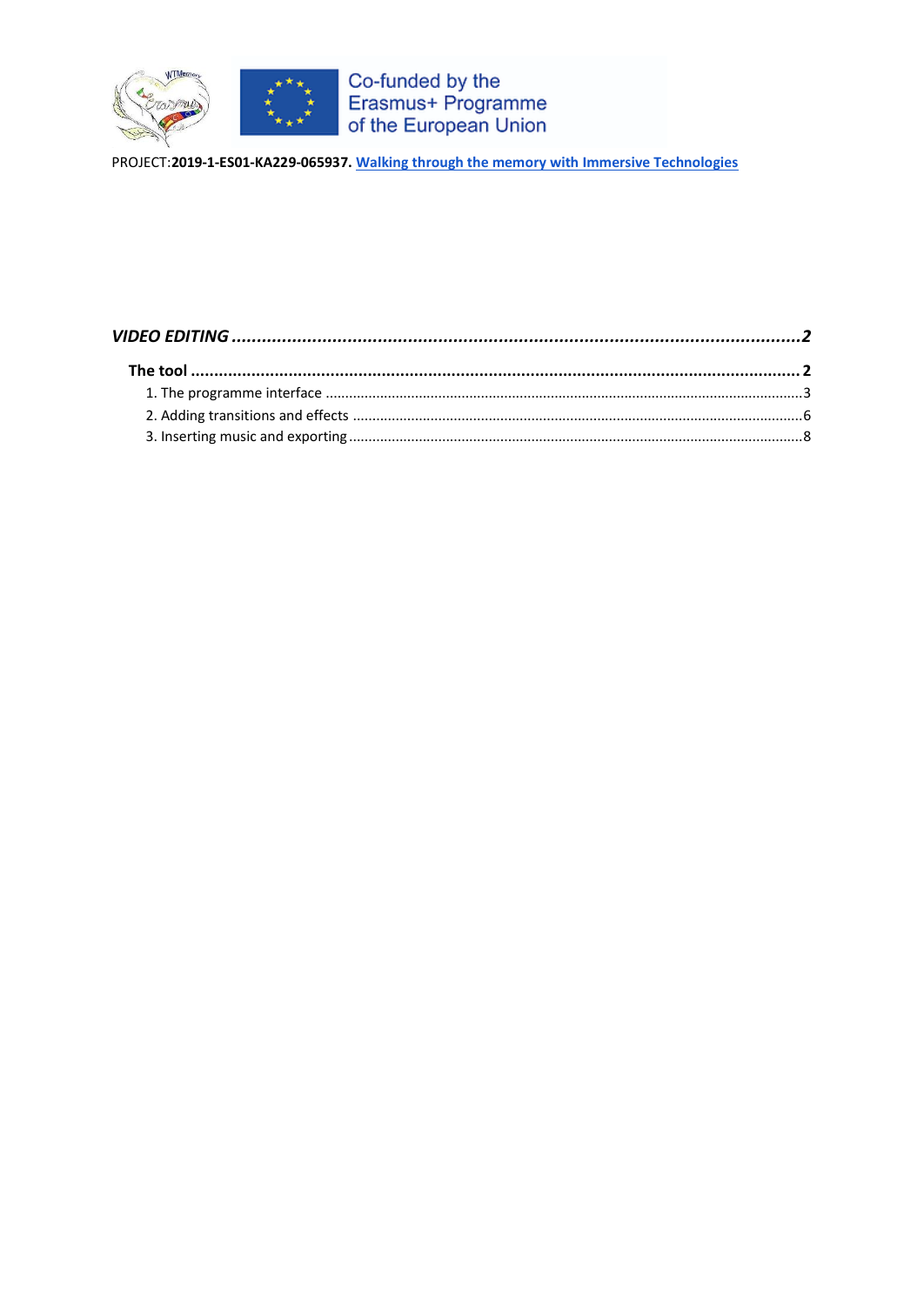

## <span id="page-2-0"></span>**VIDEO EDITING**



There are many apps for editing video from your mobile phone. None of them will be as good as a video editing program but some of them allow you to make seamless edits using your phone by making use of the internal storage or Google Drive account.

The only downside is that, although we can export the videos with its free version, we will have a watermark in the final video.

One of the best for this type of quick editing is [Kinemaster.](https://www.kinemaster.com/)

### <span id="page-2-1"></span>**The tool**

With Kinemaster you can create any kind of project, adding images or videos, including background music, etc. But you can also edit videos with very nice results, inserting transitions, adding stickers, text, markers that indicate the part of the screen you want and also debugging!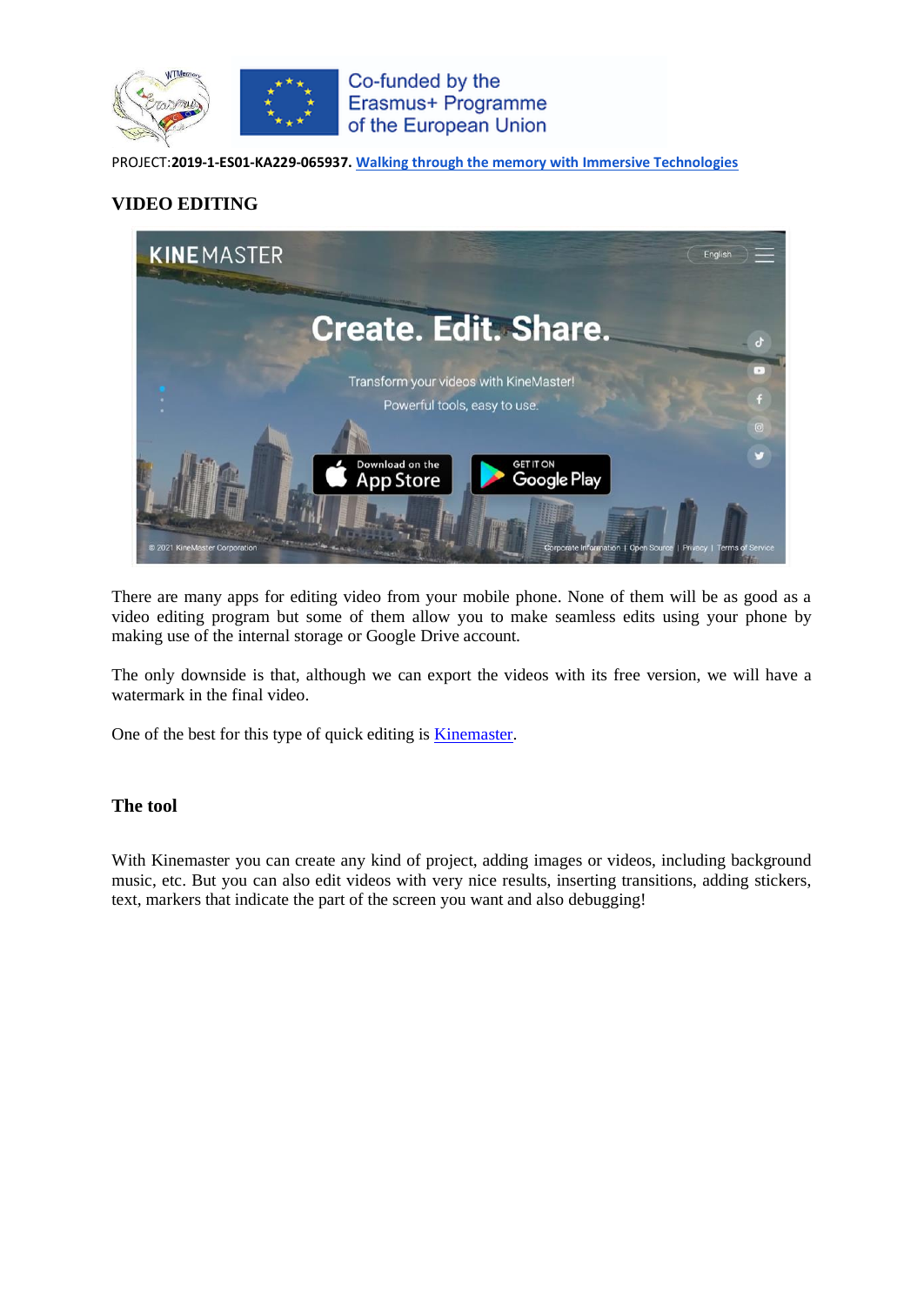



Being able to record your voice is essential for making video tutorials or explanations, either created for students or for them to show what they learn in their videos.

It includes different tools for editing the video such as cutting, separating, modifying through image effects such as filters, and are such as the voice changer. You can modify the speed, change it and animate the clips.

But without a doubt, the use of multiple layers enhances creativity. That is, you can insert two or more simultaneous videos with split screen or with different sizes each.

It is worth highlighting the Chroma Key, with which you can establish an image or video in the background and place a video that is serious with a green background (although it gives you the possibility of using other colours) and join them together. This will allow anyone to be in the place that best suits their classes. If you are learning about ancient Egypt, you can explain it from the pyramids themselves. The added value of the Chroma Key in Kinemaster is that you don't have to have the image or video that you are going to insert as a background beforehand. You only have to record with the camera of your device with a green background or shaded tones and then edit it.

Once the video is finished, it is exported up to 4K if you want and you can share it on your social networks, by email or save it with your files or in the cloud. Of course, with watermark in the free version.

#### <span id="page-3-0"></span>*1. The programme interface*

When we run the app, this menu appears, from which we can create a new project.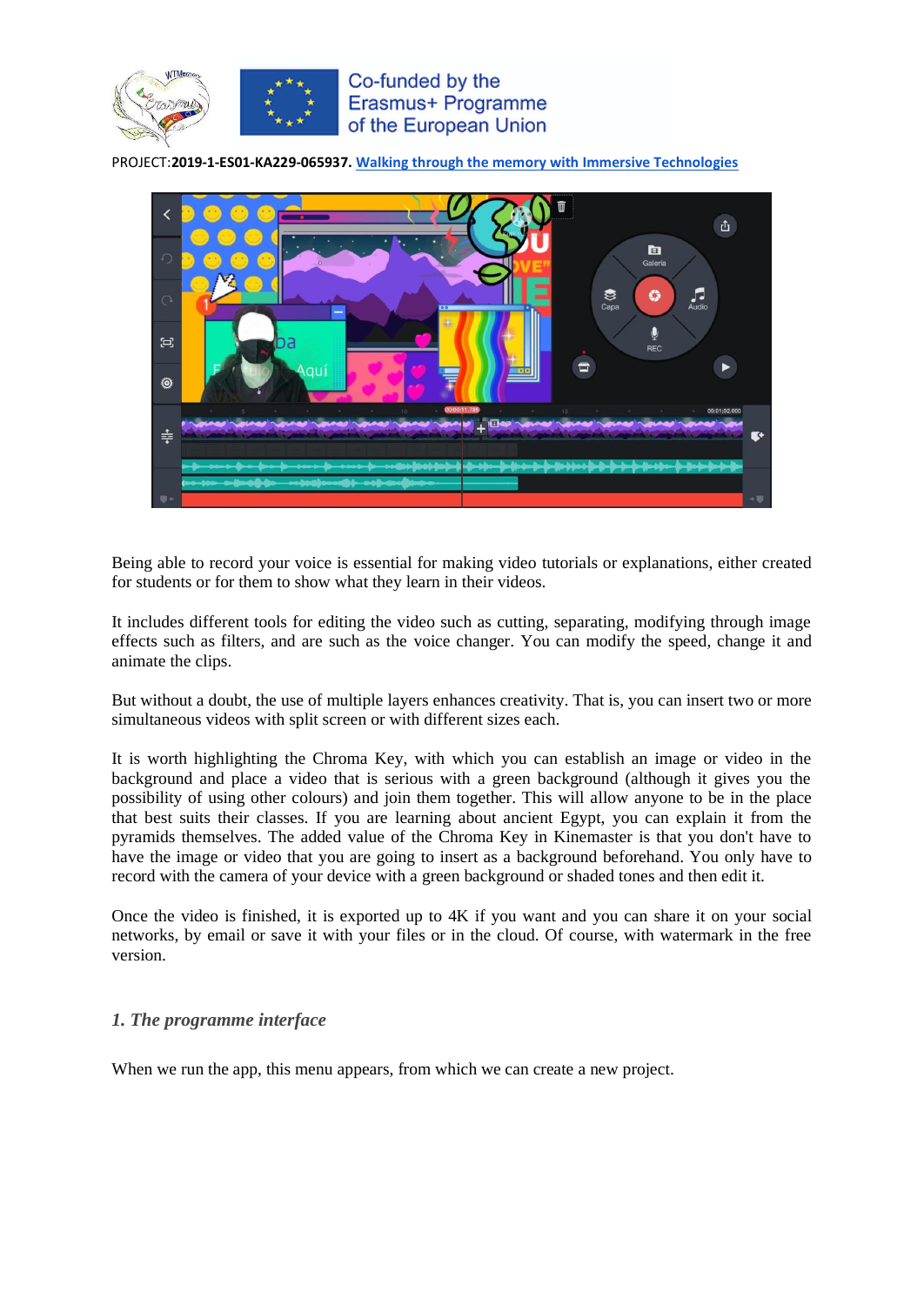



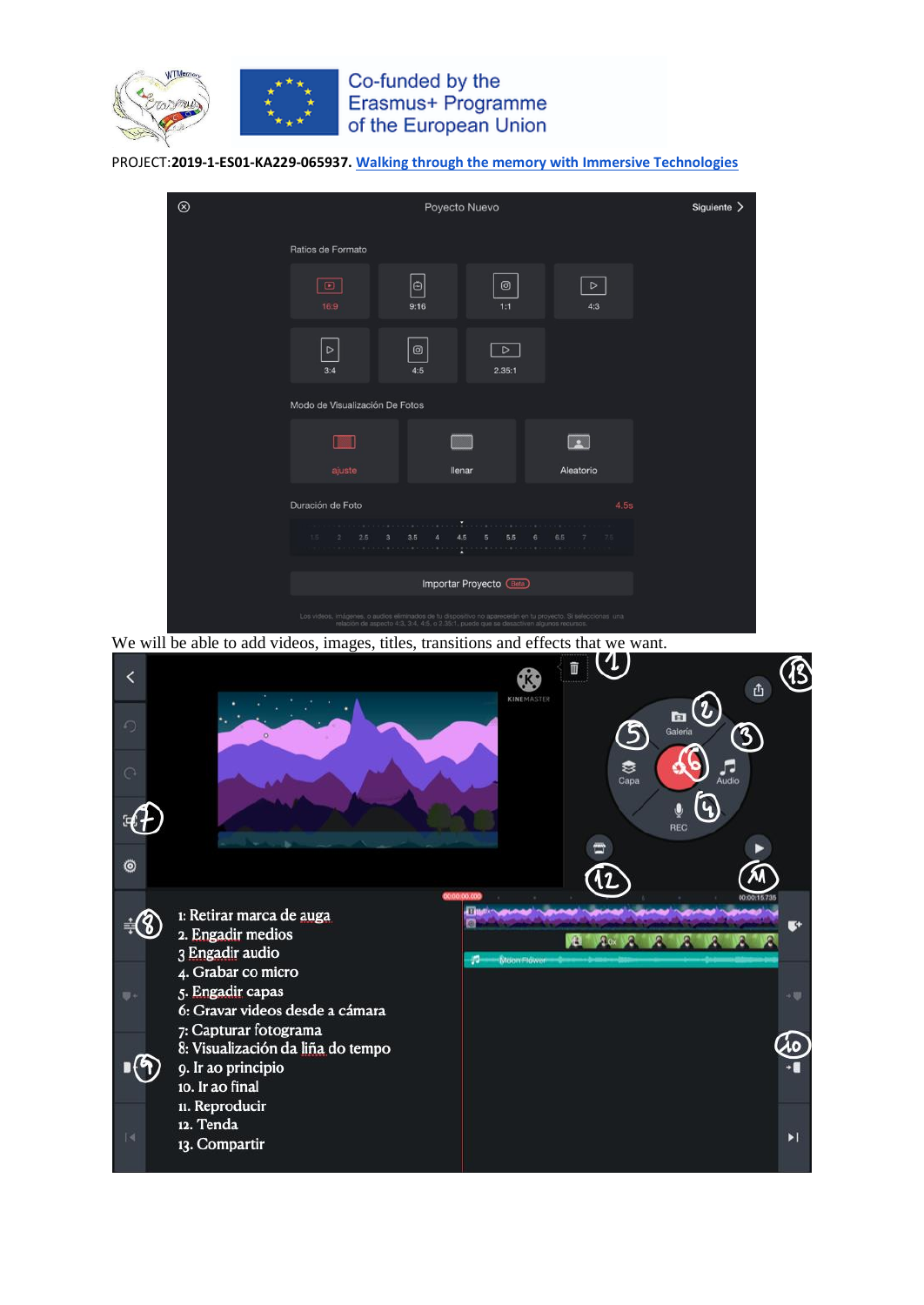

On the main screen we have the options to undo and redo, export the project, take a screenshot of the frame we are viewing in the preview and the tab which is the menu to insert media. Note that we can add photos or videos from our camera, recording live on the fly.

We can also add media that we have on our mobile or tablet or link our Drive account to search for the elements that we have in our personal cloud.



Already with the first element that we select it will be imported to the timeline. We must clarify that in Kinemaster the time line does not work like in a PC video editor, that is to say, we have the video or videos that we import and then the elements that we want to add later, not in tracks, but in layers.

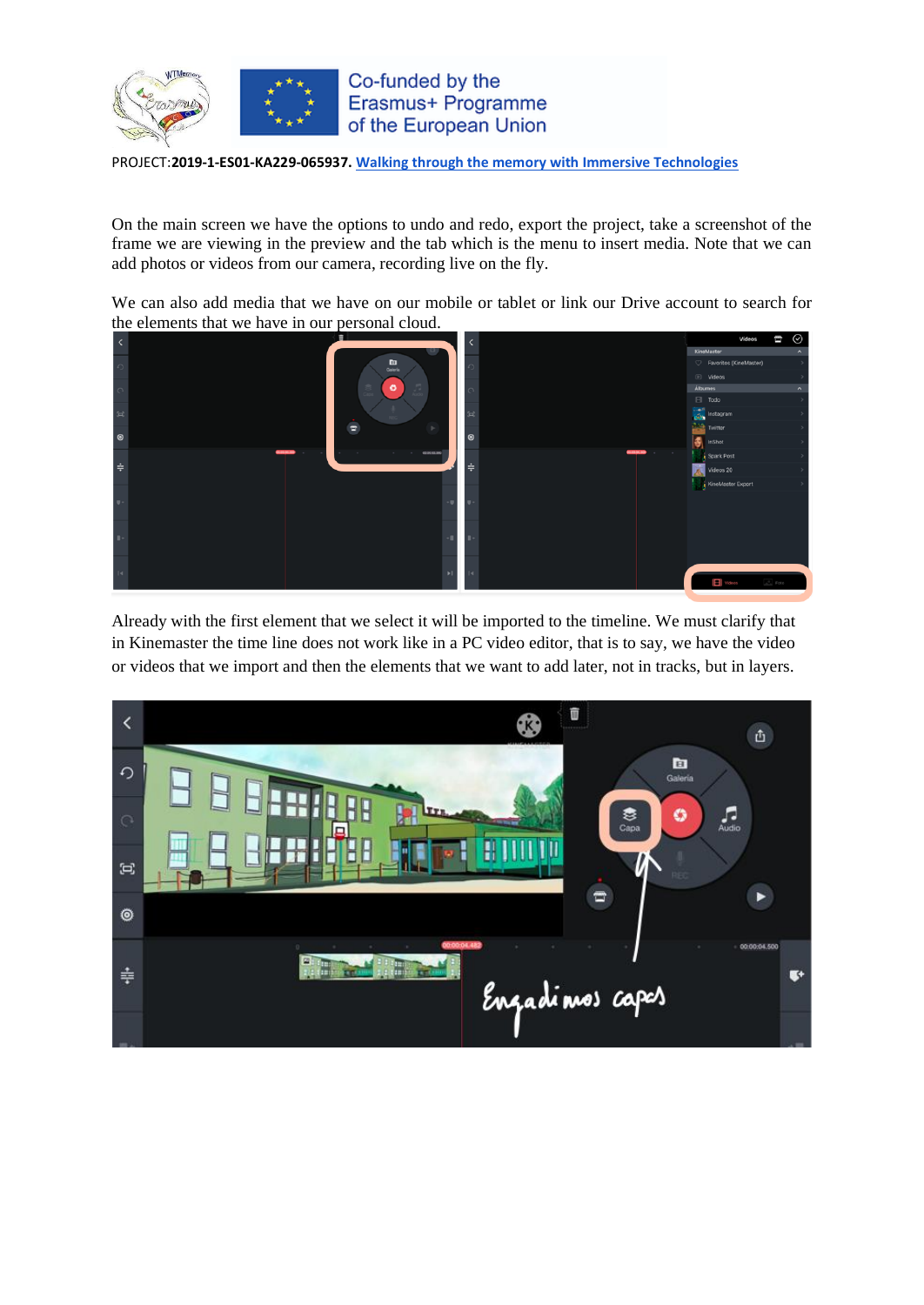



## <span id="page-6-0"></span>*2. Adding transitions and effects*

If we "zoom in" on the time line between two clips, as if we were zooming in on a photo, we will see that a vertical line will appear between them to add a transition. Click on it and you will see the options to apply the transition.

Likewise, if we click on each clip we will see a series of quick options, such as cutting the clip, panning and zooming and audio effects.

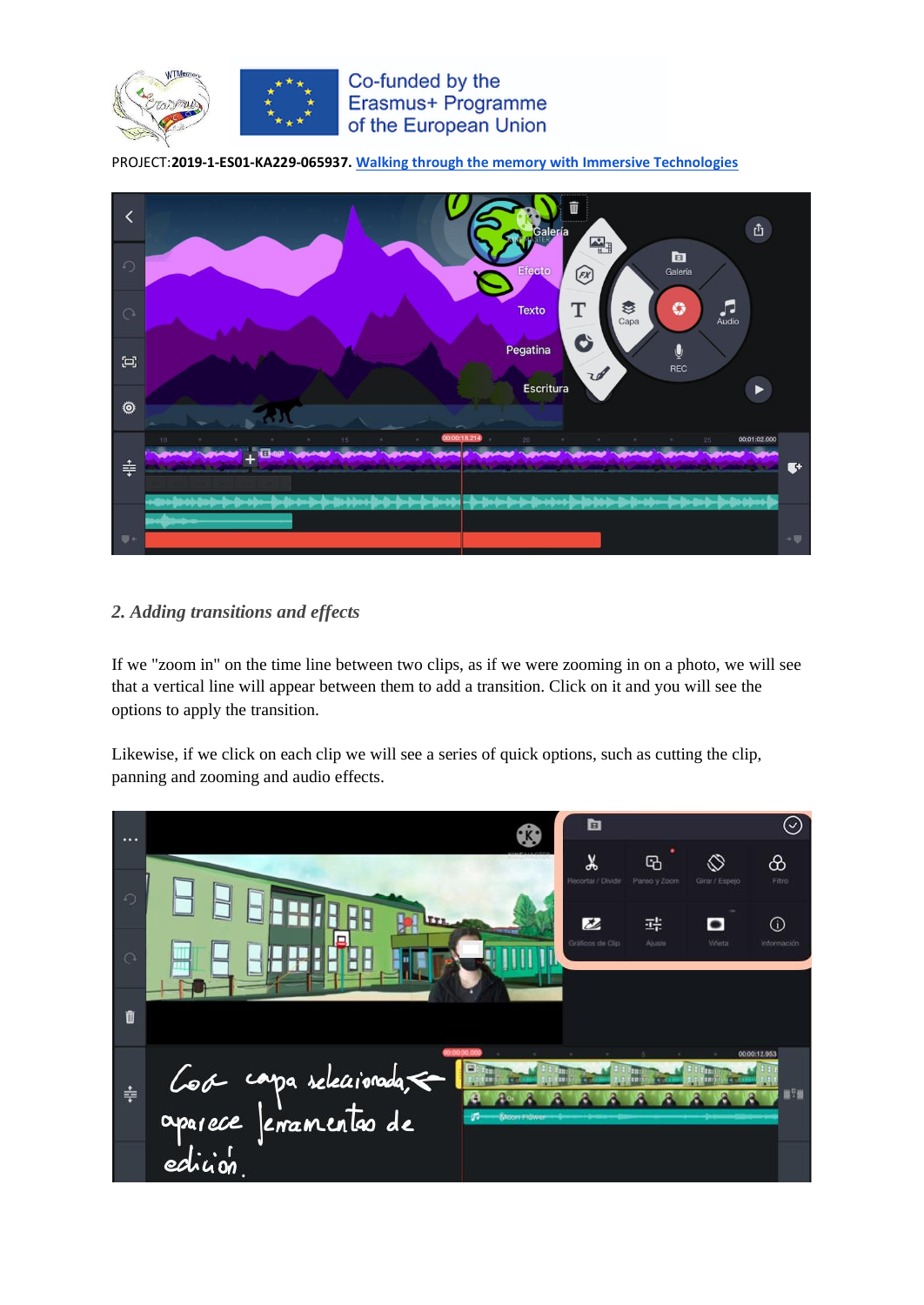

We can also mute the clip, eliminate background noise depending on the intensity we set, change the volume panning (more or less on one side than on the other) or apply a compressor so that the volume is automatically reduced and does not saturate.

In the layer's menu, we can insert all kinds of elements, including more video clips (in PIP or Picture in Picture mode), effects, covers (animations), texts or writing (hand scribbles). The duration of each of these layers can be changed to cover more or less of the project and to include one or more videos.

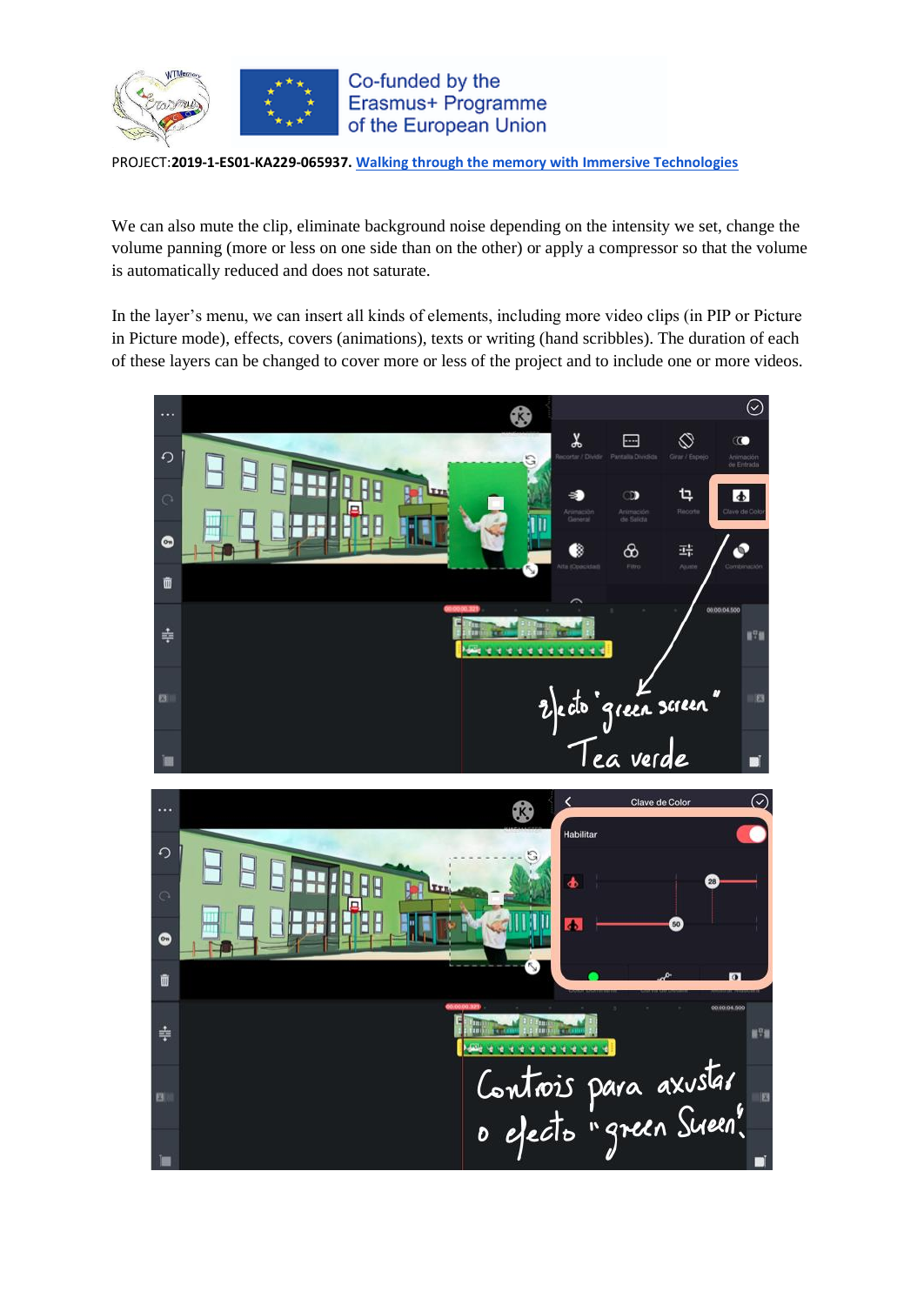

## <span id="page-8-0"></span>*3. Inserting music and exporting*



We can insert elements downloaded from Kinemaster, whether they are animations, transitions or music clips.

Regarding the music section, we can download royalty-free songs to include in our projects, which we can select to be downloaded automatically and imported into the timeline.



Once we are happy with the result of our editing, we can export the project. To do this, click on the export button on the right-hand side and select the resolution and number of frames per second.

For example, we can export at Full HD resolution (1920 x 1080) and at 25 frames per second, a typical PAL configuration. Once the export process is finished, we can upload the video wherever we want.